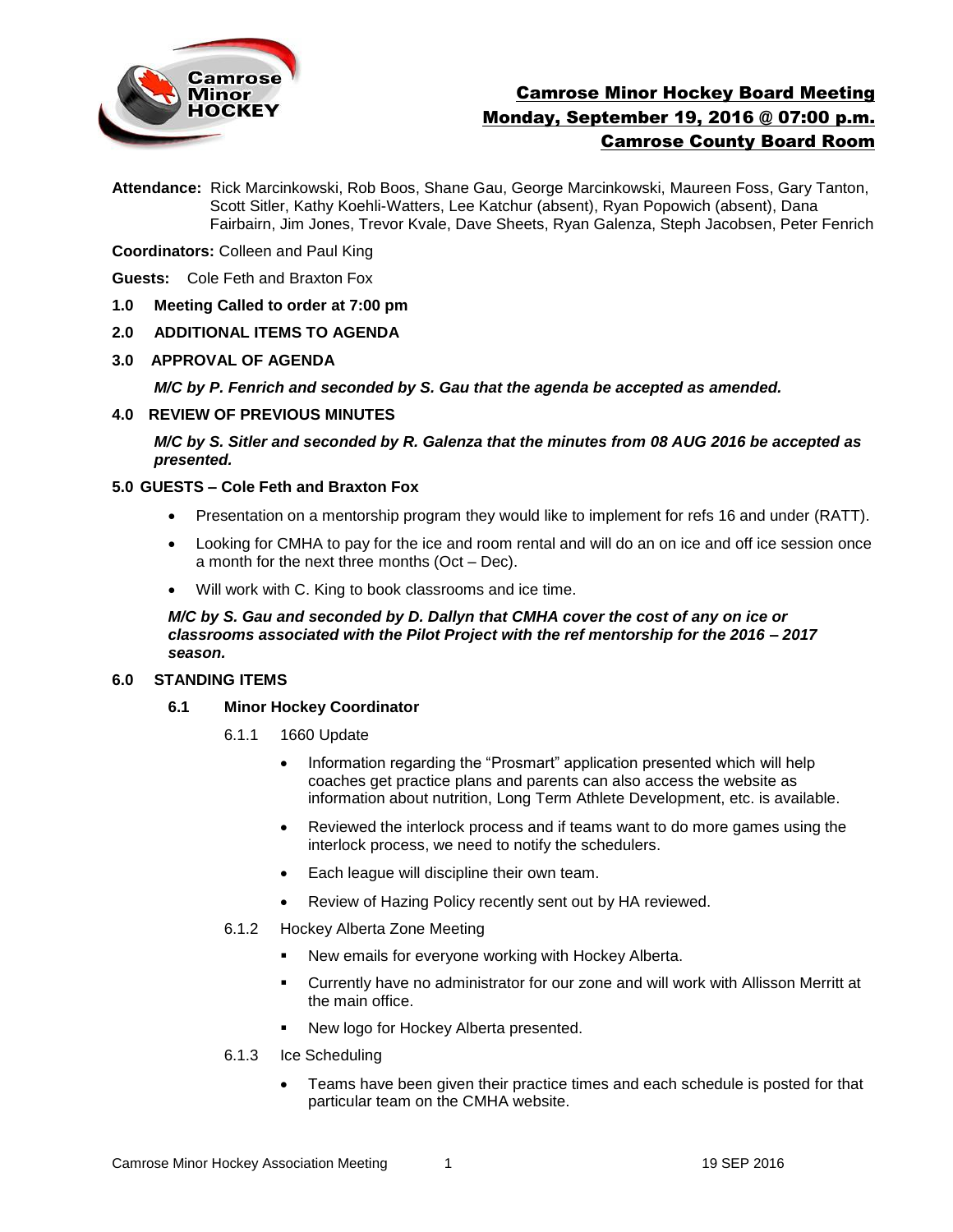# **6.2 Directors**

- 6.2.1 Registrations
	- Review of numbers and teams given to board members. This will still change depending on how the AAA and AA teams end up.
- 6.2.2 Promotions and Public Relations

6.1.2.1 Black and Blue Campaign

- M. Foss is working with Sheralyn Dobos and the current helmet sticker logo was sent back for further designing.
- Will have someone present at the Coach Manager meeting.

### 6.2.3 Sponsorship

- S. Jacobsen and D. Sheets have renewed most of the previous sponsors and will send an update to C. King to send out invoices.
- 6.2.4 Evaluation / Tryouts
	- Process is still ongoing with the Novice Vikings currently happening. S. Gau will review after everything is completed and bring forth any recommendations, etc.
	- Emphasized that if anyone has any questions regarding where their son/dtr rated to contact S. Gau and he will go over the results.
- 6.2.5 Equipment
	- Everything is in the lockers and First Aid Kits will no longer be provided as they are not being returned and due to items within the kits getting old, it would be better if teams purchase their own and it can be taken home by whomever purchased it.
- 6.2.6 Ratification of Coaches completed through email

### *M/C by S. Gau and seconded by R. Galenza that the following coaches were ratified via email:*

- 6.2.6.1 Bantam AA Charles Bullee
- 6.2.6.2 Peewee AA Reid Lansing
- 6.2.6.3 Atom AA Harry York
- 6.2.6.4 Bantam A Kayle Warkentin
- 6.2.6.5 Peewee A Ryan Popowich
- 6.2.6.6 Atom A Andre Blanchette
- 6.2.7 Non Rep Teams (B Teams and below)

### *M/C by S. Sitler and seconded by J. Jones that L. McCarroll be appointed head coach of Initiation – Year 1 and Curtis Bergstrom for Initiation – Year 2.*

- 6.2.8 Coach Mentorship
	- Schedule drawn up for Oct 22 Hockey Day and will require all three, ice surfaces for the day.
	- Tailgate party at 4:30 prior to the Kodiak Game.
	- Will need many volunteers to ensure everyone gets to where they need to be.
- 6.2.9 RIC
	- Clinics are set and ready to go.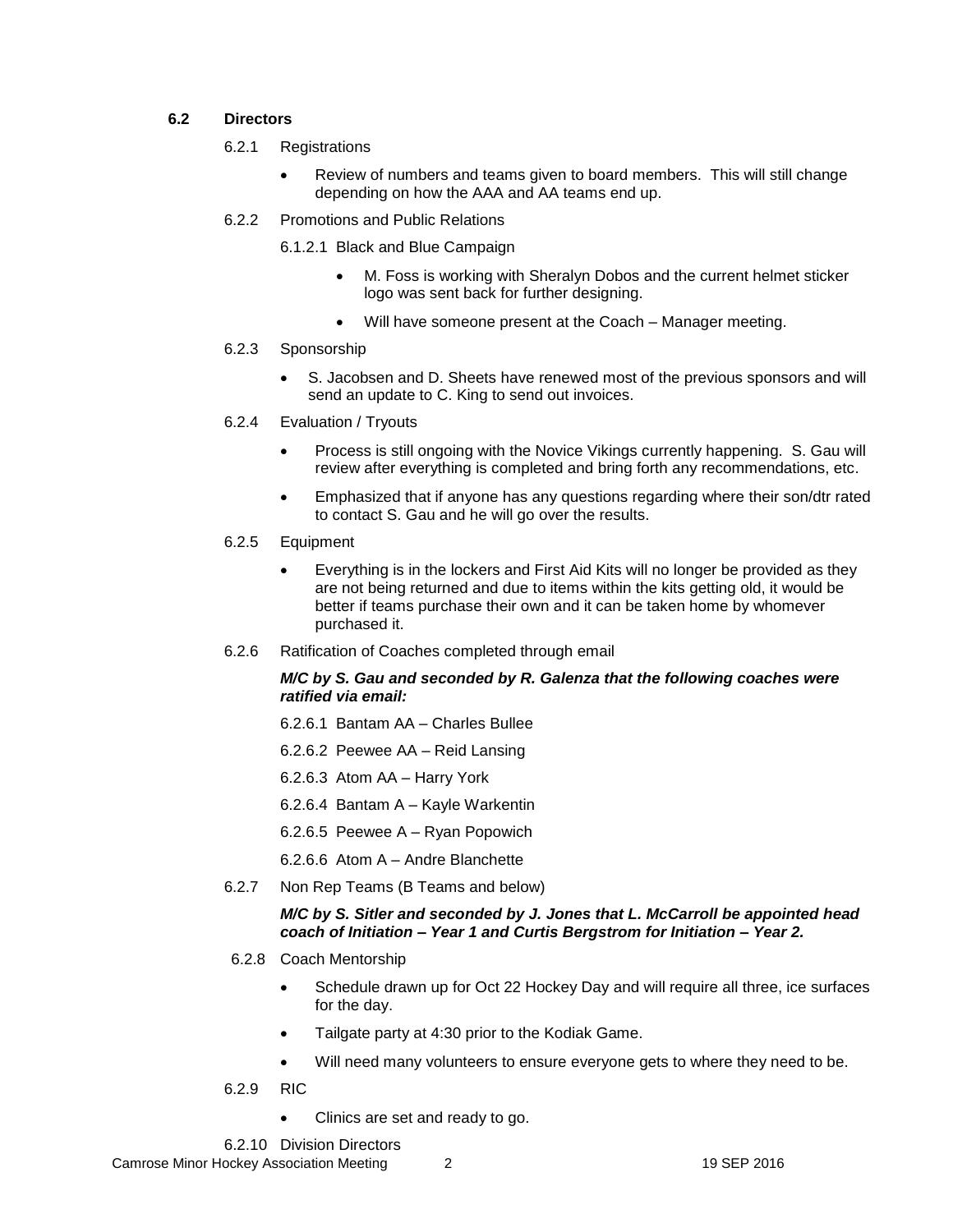Looking at moving up peewee females to the bantam female team. Evaluation skate will be held on September 30th

# **7.0 OLD BUSINESS**

#### **8.0 NEW BUSINESS**

- 8.1 Player Movement Requests
	- 8.1.1 Ruby Bascello

#### *M/C by K. Koehli-Watters and seconded by G. Tanton to move her up to Atom Wildcats if numbers warrant it.*

- 8.1.2 Bashaw Players
	- C. King had received a request for a player and goalie to come here at the Bashaw non rep level. Due to numbers and only hosting one team, we will be unable to take them.
- 8.1.3 ALBERS, Mariyah

#### *M/C by K. Koehli-Watters and seconded by J. Jones to release her to go to Irma or wherever she decides.* .

- 8.1.4 HARDER, Dawson
	- Hockey Alberta ruled he go to Leduc first.
- 8.2 Hitting Clinic Bantam Players
	- Clinic set for Wednesday, September 28 and it is posted and emails sent out.
	- Will look at the feasibility of having this at the very beginning of the season prior to AAA tryouts.
- 8.3 Coach/Manager Meeting
	- Need to determine dates but will look at September 29.
- 8.4 Novice House Draft
	- Wednesday, October 5 at 6:30 p.m. in the Border Paving Community Room
	- Smitty's has the t-shirts in and will review the process with the Novice Coaches on Monday, October 3 when the rosters are presented.
- 8.5 Intro to Hockey
	- Looked at a similar program to St. Albert but would not want to interfere with the Can Skate Program. Will refer people to this program for the time being.
- 8.6 Maskwacis Instragram messages

Being dealt with by the association president

8.7 Atom AA - Import Wording

#### *M/C by S. Gau and seconded by S. Sitler that we have the same wording as the Peewee AA and higher divisions to incorporate the "Draw zone area".*

- 8.8 Imports at the "A" level
	- Current policy will remain status quo and we will not accept imports or non-residents at the "A" level.

# **9.0 CORRESPONDENCE- None**

**10.0 ADJOURNMENT**